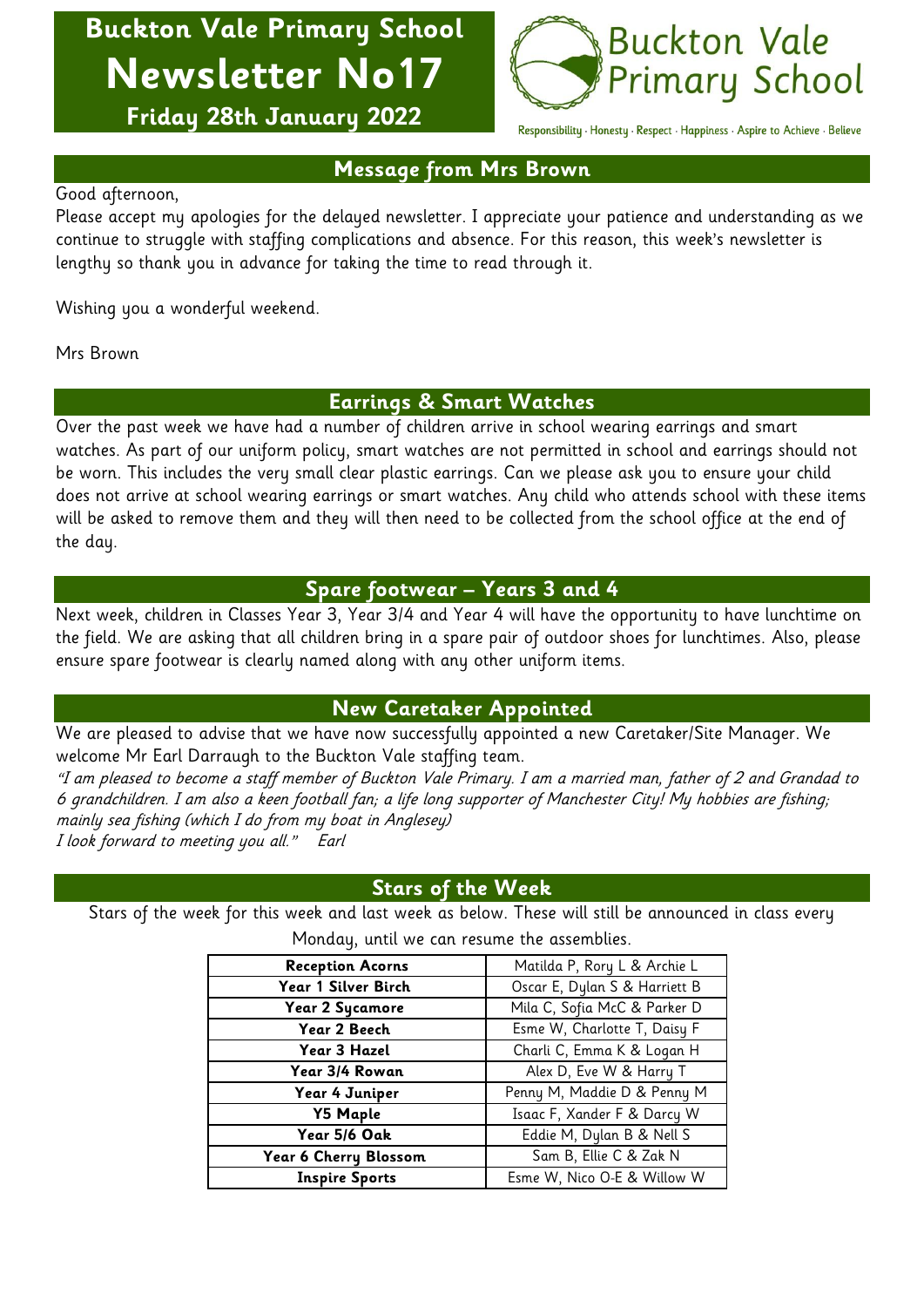## **Dates for your diary - 3 dressing up days!**

Friday 11th February – Dress to Express yourself Thursday  $3^{rd}$  March – Dress up for World Book Day Friday  $18<sup>th</sup>$  March – Dress as a scientist (or science theme) for British Science Week

From 7th to 13th February 2022, Buckton Vale will take part in **Children's Mental Health Week**. This year's theme is Growing Together.

Growing Together is about growing emotionally and finding ways to help each other grow. Challenges and setbacks can help us to grow and adapt and trying new things can help us to move beyond our comfort zone into a new realm of possibility and potential. However, emotional growth is often a gradual process that happens over time, and sometimes we might feel a bit 'stuck'.

For Children's Mental Health Week 2022, we will be encouraging children (and adults) to consider how they have grown and how they can help others to grow. On **Friday 11th February 2022,** we are celebrating Children's Mental Health Week by 'Dressing to Express'. We would like you to wear your favourite colour, a range of colours or a whole unique outfit to express how you are feeling.

Mrs Quinn – Deputy Head Teacher

## **World Book Day**

In 2022, we are celebrating the 25th anniversary of World Book Day -with the message for all children '**you are a reade**r!' To celebrate this special day, we would like the children to come to school dressed as their favourite book character, favourite author or favourite non-fiction subject or theme. This could be as simple as a tabard or t-shirt with top facts or illustrations

from books. If you would like some inspiration visit [www.worldbookday.com/dressing-up-ideas/.](http://www.worldbookday.com/dressing-up-ideas/) We can't wait to see how you choose to dress! Keep a look out on the whole school Class Dojo page for updates and information on our World Book Day celebrations.

Miss Woodhouse – English Lead

## **Science Dressing-up Day**

To celebrate British Science Week this year, we would like the children to come to school dressed as a scientist! This could be a named, renowned scientist or an important modern-day scientist. Think of scientists such as David Attenborough, Mae C. Jemison, Ada Lovelace, Marie Curie, Dr Elizabeth Blackwell, Jane Goodall or Neil deGrasse Tyson. When you start to think about it, there are endless options of scientists to recreate for our Science Dressing-up day!

If children come as a named, famous scientist (either modern or one of the greats) it would be wonderful if each child could also do some research into the scientist, so that they can talk about them and the science they are well known for, with their class. Alternatively, children can come dressed with a science theme decorate a t-shirt with science vocabulary and diagrams.

We can't wait to see how you choose to dress as a scientist or with a science theme! Start planning your outfit ready for **Friday 18th March**.

Mrs McQuillan – Science Lead







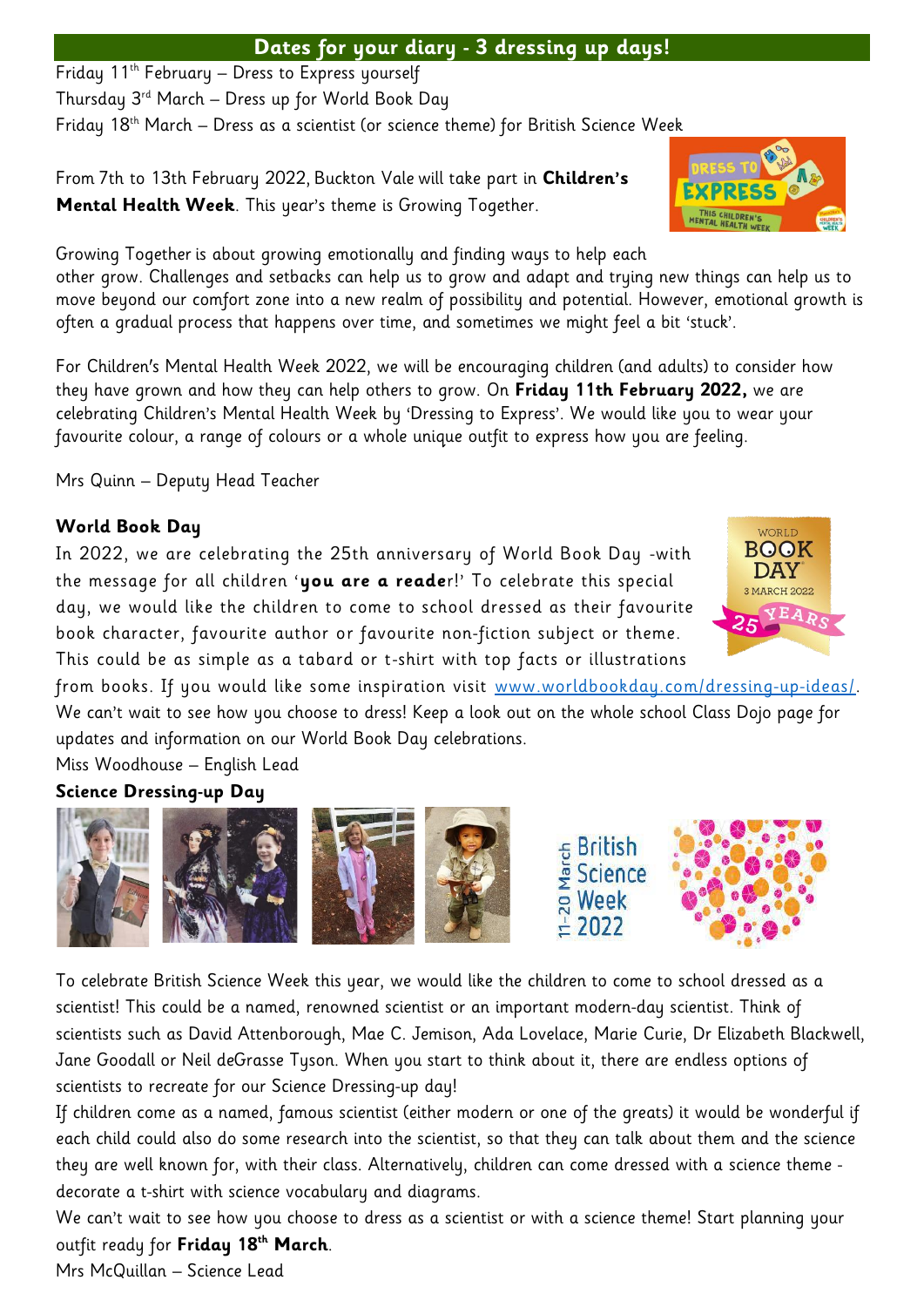# **Cool Milk**



Any child wishing to have milk will need to be registered with Cool Milk. Simply click on this link [Order school milk for your child | Cool Milk](https://www.coolmilk.com/parents/) which will take you to the Cool Milk site. This is where you will be able to find further details and instructions of how to register your child.

We are aware some parents, especially in Y1 Silver Birch, have registered but as yet, have not made any upfront payments. Cool Milk operate on a **pre-payment**

basis, and you can choose to pay for the half term, the full term or the full academic year. Therefore, the dairy will not provide school with milk until an initial payment has been received.

## **Parent Peer Support Group**

Anthony Seddon, Tameside Parenting and Action Together have joined together to facilitate a support group for parents of children under 18, experiencing mental health difficulties or living with a mental health condition. It is an informal place where parents can share their experiences and discuss how they feel with like-minded people, alongside the support of their team.

## **2022 dates**

These sessions will take place on the fourth Tuesday of every month. Please check times with Sue Brookes whose contact details are below.

The Anthony Seddon Centre, 12 George Street, Ashton-Under-Lyne, OL6 6AQ

If parents, carers or a worker would like more information please contact: Sue Brookes on 07402 382923 or via email sue.brookes@actiontogether.org.uk

## **YouTube Supervised Experience**

## **YouTube Supervised Experience**

Supervised Experience builds on the historic Restricted Mode, which is essentially a filter allowing users to block content which is deemed for adult users only. There are now 3 filtering levels which are:

- Explore for users 9+.
- Explore More for users 13+
- Most of YouTube all content excluding content marked as 18+.

Parents can manage these settings from their own device via Google Family Link. There's a really simple and helpful guide **[HERE](https://esafety-adviser.us4.list-manage.com/track/click?u=cbd59b76f0e1ad9db768db345&id=e441a1a9cc&e=bb3da2c3ee)** which shows a walkthrough of how to set everything up.

## **Brass Band Sessions**

Brass Band sessions have now resumed after being postponed due to COVID 19 cases increasing within school. If your child took part in these sessions last term, they will automatically continue until July 2022. Session times are as follows:

First Session (**Yr6 pupils only)** starts are 8.15am - entrance via the main office. Second Session starts at 8.45am - please arrive at school for 8.40am via the main office. Last session starts at 9.15am - children in this group can come to school at their usual time.

## **In the Spot Light**



Recently, one of our Upper Key Stage 2 children, played his first match of the year at Belle Vue Sports Village, scoring 4 goals for his team. What a great start to the year and he's looking forward to another match tomorrow! Good Luck!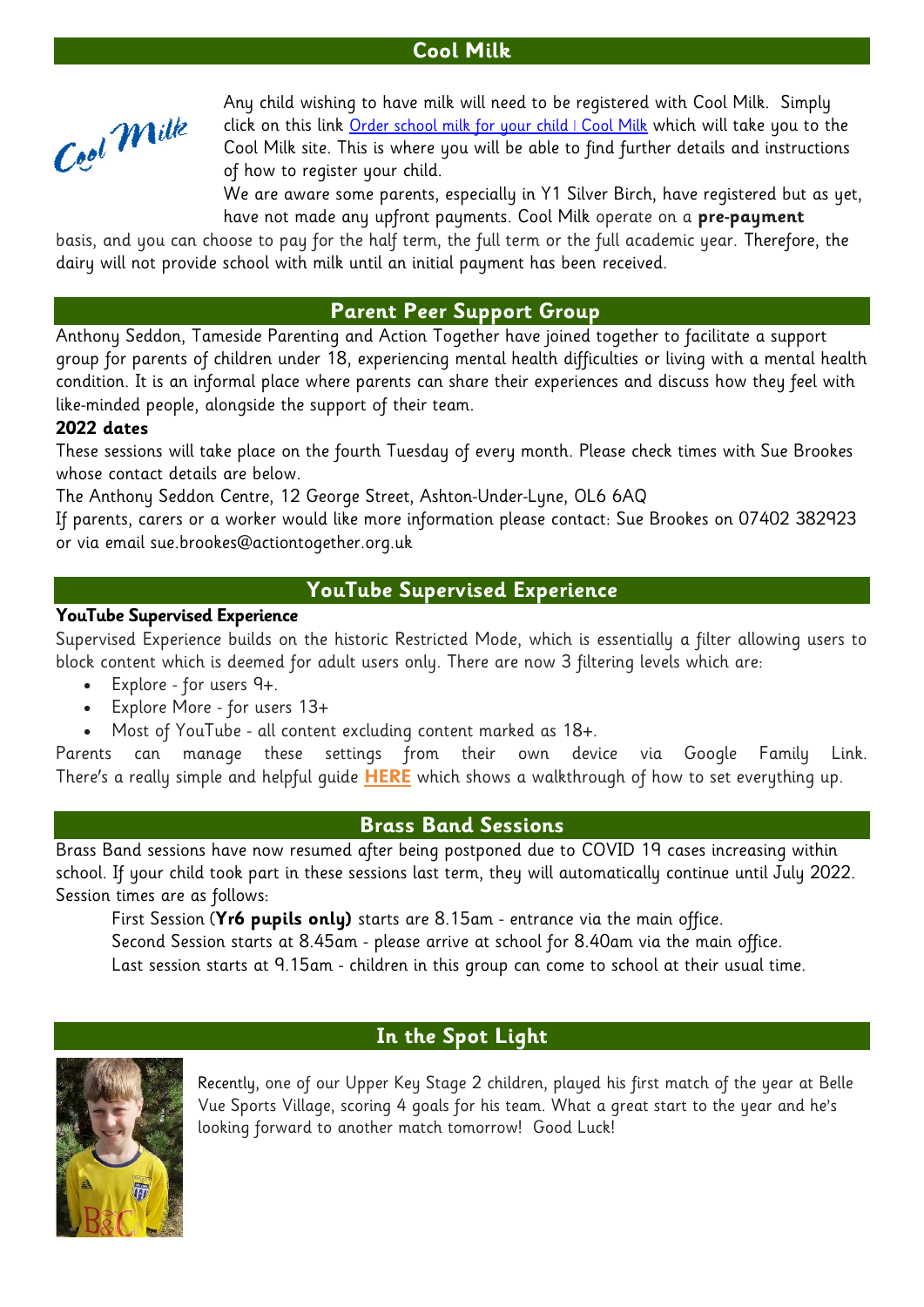## **Reminder of Dates Reminder**

| Thursday 3rd February 2022            | Sports Athlete visit to school                                                                                     |
|---------------------------------------|--------------------------------------------------------------------------------------------------------------------|
| Friday 11 <sup>th</sup> February 2022 | Express Yourself Day in support of Mental Health Day-children can<br>wear their own clothing to express themselves |
| Wednesday 16th February 2022          | Yr6 Career Convention at Mossley Hollins - letter to follow                                                        |
| Thursday 17th February 2022           | Yr6 Career Convention at Mossley Hollins - letter to follow                                                        |
| Friday 18th February 2022             | School closed for Half term                                                                                        |
| Monday 28th February 2022             | School re-opens                                                                                                    |
| Thursday 3rd March 2022               | World Book Day children can dress up as their favourite book                                                       |
|                                       | Character                                                                                                          |
| Friday 18th March 2022                | Children can dress as a scientist (or science theme) for British Science                                           |
|                                       | Week                                                                                                               |
|                                       |                                                                                                                    |

## **Out of hours Clubs (10th January until February Half term)**



Inspire **BREAKFAST CLUB** is open from **8 am.** If you require a place, bookings are made directly with Inspire Coaching using this link [https://inspire-sports-coaching.class4kids.co.uk](https://inspire-sports-coaching.class4kids.co.uk/) **Childcare vouchers are acceptable as payments.** If you wish to use

vouchers as payment, please contact Mr. Williams via email at

**[info@inspire-sc.co.uk](mailto:info@inspire-sc.co.uk)**

Bookings can now be made for the afterschool clubs after half term using the link above.

Below is the list of clubs on offer for a contribution of £3 per session and are bookable for the full half term **(Monday 10th January until February Half Term)**

| Mon    |                                            | 3.15pm - 4.15pm Off the Blocks for UKS2 (Y5 & Y6) | This will run for the next 4 weeks,<br>starting Monday 23rd January |
|--------|--------------------------------------------|---------------------------------------------------|---------------------------------------------------------------------|
| Tue    | 3:15 pm - 4:15 pm KS2 Football (Y3 to Y6)  |                                                   | https://inspire-sports-coaching.class4kids.co.uk                    |
| Thurs. | 8:00am – 8:45 pm Martial Arts              |                                                   | Book via school Eduspot online (school shop)                        |
| Thurs. | 3:15 pm - 4:15 pm KS2 Dodgeball (Y3 to Y6) |                                                   | https://inspire-sports-coaching.class4kids.co.uk                    |
|        | Thurs $3:15 \text{pm} - 4:15 \text{pm}$    | UPKS2 Netball (Y5 & Y6)                           | Book via school Eduspot online (school shop)                        |
| Fri    |                                            | 3:15 pm - 4:15 pm KS2 Dance/Gymnastics (Y3 to Y6) | https://inspire-sports-                                             |

#### [coaching.class4kids.co.uk](https://inspire-sports-coaching.class4kids.co.uk/)

Martial Arts is back running as usual on Thursday mornings at 8am. Anyone who booked a place prior to the postponements before Christmas will automatically have a place so no action is required. There are spaces available for any new comers, who would be warmly welcomed.